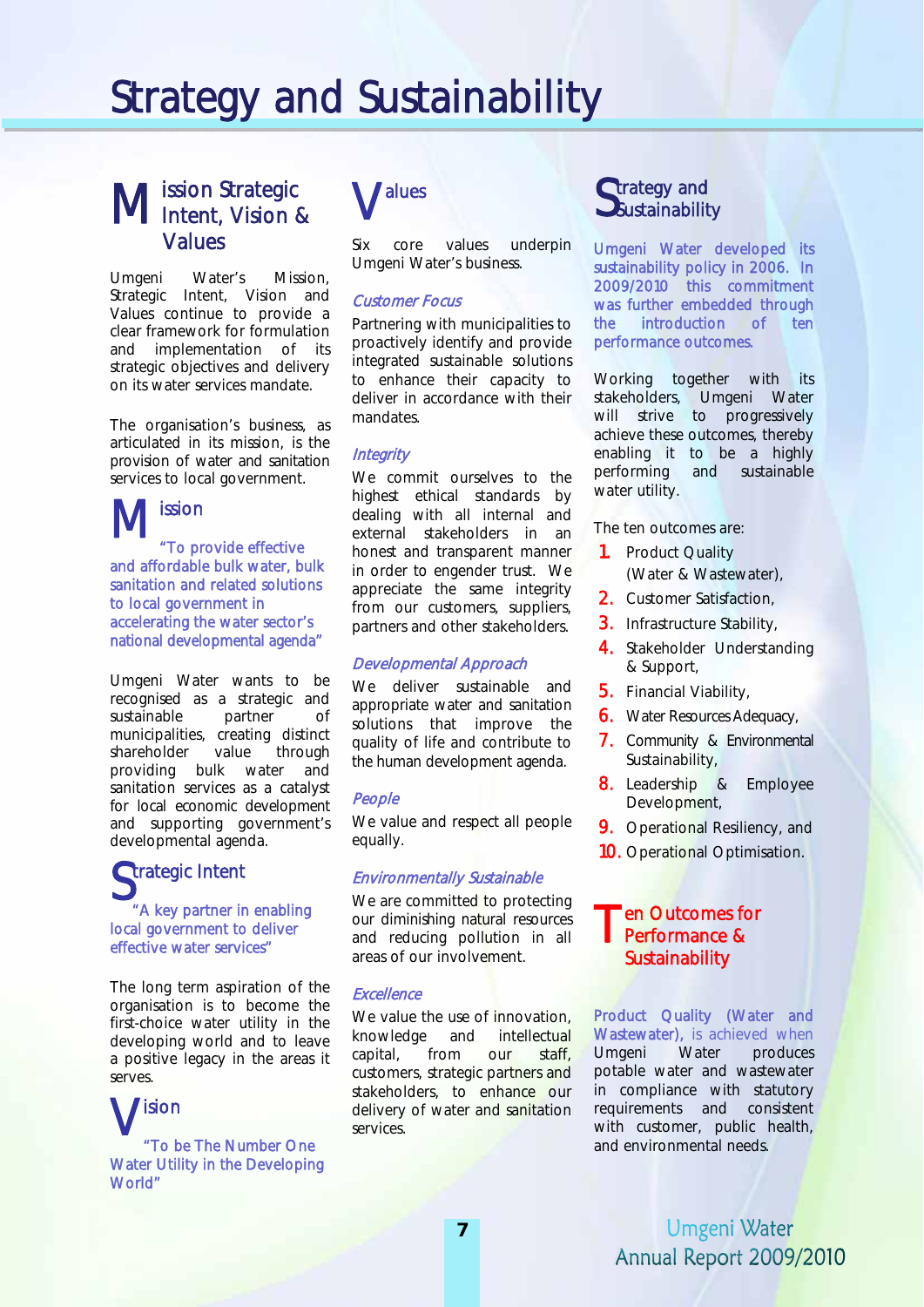Customer Satisfaction is achieved when Umgeni Water provides reliable, responsive, and affordable services in line with explicit, customer-agreed service levels and receives timely customer feedback to maintain responsiveness to customer needs and emergencies.

Umgeni Water has Infrastructure Stability when it understands

the condition and costs associated with critical infrastructure assets and maintains and enhances the condition of all assets over the long-term. This is done at the lowest possible life-cycle cost and acceptable risk levels, is consistent with customer and statutory-supported service levels, and consistent with anticipated growth and system reliability goals.

Stakeholder Understanding and Support, is attained when Umgeni Water engenders understanding and support from statutory, contracted and noncontracted bodies for service levels, tariff structures, operating budgets, capital improvement programmes, and risk management decisions, amongst others.

Umgeni Water is Financially Viable when it understands the organisational life-cycle costs and maintains a balance between debt and assets while managing operating expenditures and increasing revenues. In addition, the organisation aims at a sustainable tariff that is consistent with customer expectations, recovers costs and provides for future expansion.

Umgeni Water achieves Community and Environmental Sustainability when it is explicitly cognisant of and attentive to the impacts it has on current and future community sustainability, supports socioeconomic development, and manages its operations, infrastructure, and investments to protect, restore, and enhance the natural environment, whilst using energy and other natural resources efficiently.

Umgeni Water has Water Resources Adequacy, when it assesses the scarcity of freshwater resources, investigates sustainable alternatives, manages water abstractions assiduously and has access to stable raw water resources to meet current and future customer needs.

#### Leadership and Employee Development is achieved when

Umgeni Water is a participatory, collaborative organisation dedicated to continual learning and improvement, recruits and retains a workforce that is competent, motivated, adaptive and works safely, ensures institutional knowledge is retained and improved; provides opportunities for professional and leadership development, and creates an integrated and well-coordinated senior leadership team.

## Umgeni Water has Operational Resiliency, when it's leadership

and staff work together to anticipate and avoid problems and proactively identify, assess, and establish tolerance levels for, and proactively and effectively manages a full range of business risks, consistent with industry trends and system reliability goals.

Operational Optimisation, has been achieved when Umgeni Water has ongoing, timely, costeffective, reliable, and sustainable performance improvements in all facets of its operations, minimises resource use, loss, and impacts from dayto-day operations and maintains awareness of information and operational technology developments to anticipate and support timely adoption of improvements.

### **C**trategy Integration Strategy Integration<br>S& Sustainable Value **Creation**

Umgeni Water continues to find value in using the strategy map architecture (Figure 3) to show an integrated strategy straddling key sustainability perspectives.

The sustainability perspectives, embrace horizontal combinations of strategic objectives that continue to enable the executives to separately plan and manage each of the key elements of the strategy, yet still have these vertically integrated to achieve coherence with the mission and mandate of the organisation.

On an ongoing basis Umgeni Water customises its strategy map to ensure it remains responsive and can articulate value for customers and stakeholders.

The organisation's strategy map thus visibly communicates its strategic objectives, shows how balance is to be achieved through integration of sustainability perspectives, to achieve its desired ten outcomes, and create sustainable value for customers and stakeholders.

Umgeni Water Annual Report 2009/2010